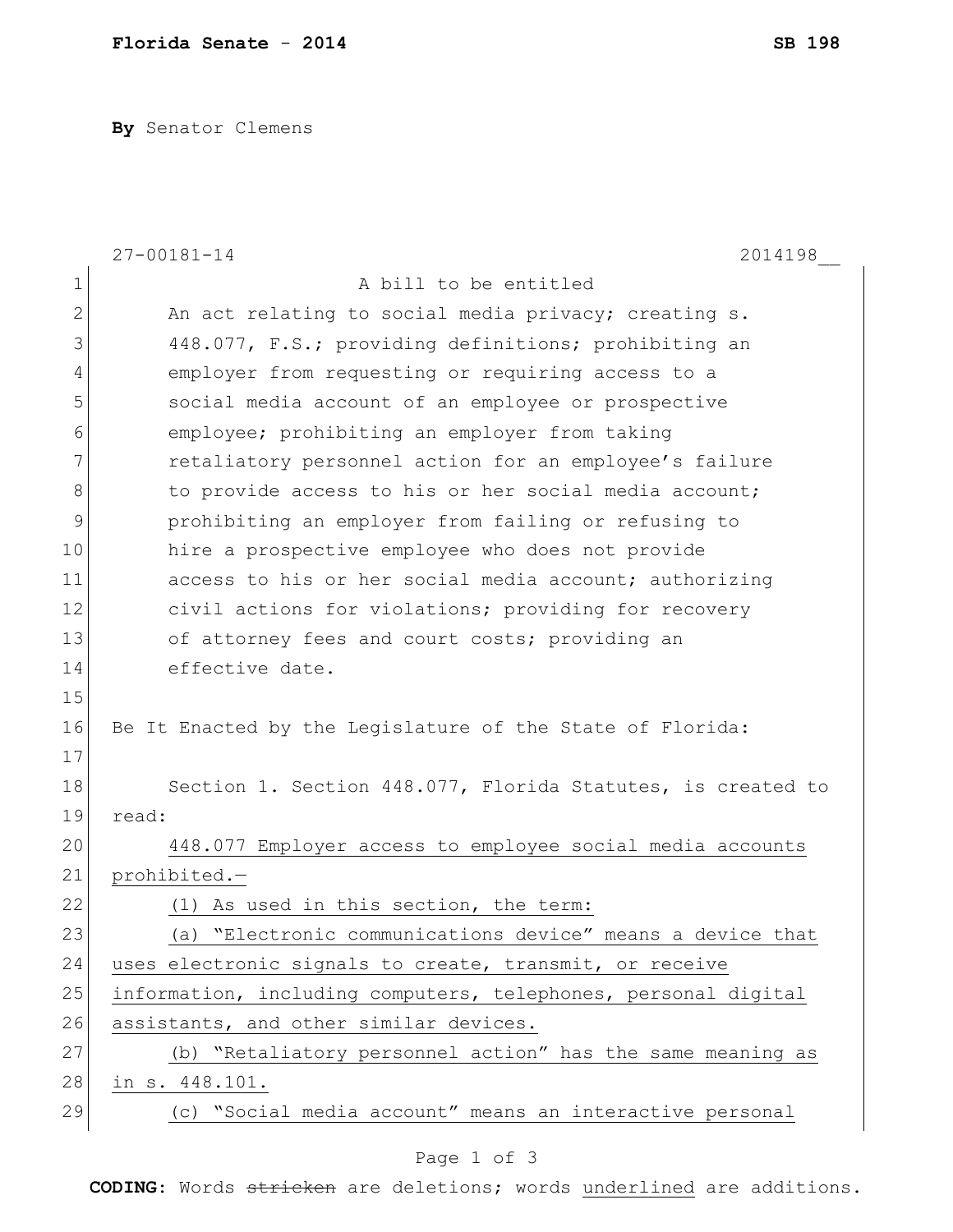| 30<br>account or profile that an individual establishes and uses<br>31<br>through an electronic application, service, or platform used to<br>32<br>generate or store content, including, but not limited to,<br>33<br>videos, still photographs, blogs, video blogs, instant messages,<br>34<br>audio recordings, or e-mail that is not available to the general<br>35<br>public.<br>36<br>(2) An employer may not do any of the following:<br>37<br>(a) Request or require an employee or prospective employee<br>38<br>to disclose a username, password, or other means of accessing a<br>39<br>social media account through an electronic communications<br>40<br>device.<br>41<br>(b) Request or require an employee or prospective employee<br>42<br>to take an action that allows the employer to gain access to the<br>43<br>employee's or prospective employee's social media account if the<br>44<br>account's contents are not available to the general public.<br>45<br>(c) Take retaliatory personnel action against an employee<br>46<br>for refusing to give the employer access to the employee's<br>47<br>social media account.<br>48<br>(d) Fail or refuse to hire a prospective employee as a<br>49<br>result of the prospective employee's refusal to allow the<br>50<br>employer access to the prospective employee's social media<br>51<br>account.<br>52<br>(3) An employee or prospective employee may bring a civil<br>53<br>action against an employer who violates this section in a court<br>54<br>located in the county in which the employee or prospective<br>55<br>employee resides or where the alleged violation occurred. Such<br>56<br>action must be brought within 2 years after the violation<br>57<br>occurred. The employee or prospective employee may seek<br>58<br>injunctive relief to restrain the employer from continuing to | $27 - 00181 - 14$<br>2014198 |
|-----------------------------------------------------------------------------------------------------------------------------------------------------------------------------------------------------------------------------------------------------------------------------------------------------------------------------------------------------------------------------------------------------------------------------------------------------------------------------------------------------------------------------------------------------------------------------------------------------------------------------------------------------------------------------------------------------------------------------------------------------------------------------------------------------------------------------------------------------------------------------------------------------------------------------------------------------------------------------------------------------------------------------------------------------------------------------------------------------------------------------------------------------------------------------------------------------------------------------------------------------------------------------------------------------------------------------------------------------------------------------------------------------------------------------------------------------------------------------------------------------------------------------------------------------------------------------------------------------------------------------------------------------------------------------------------------------------------------------------------------------------------------------------------------------------------------------------------------------------------------------|------------------------------|
|                                                                                                                                                                                                                                                                                                                                                                                                                                                                                                                                                                                                                                                                                                                                                                                                                                                                                                                                                                                                                                                                                                                                                                                                                                                                                                                                                                                                                                                                                                                                                                                                                                                                                                                                                                                                                                                                             |                              |
|                                                                                                                                                                                                                                                                                                                                                                                                                                                                                                                                                                                                                                                                                                                                                                                                                                                                                                                                                                                                                                                                                                                                                                                                                                                                                                                                                                                                                                                                                                                                                                                                                                                                                                                                                                                                                                                                             |                              |
|                                                                                                                                                                                                                                                                                                                                                                                                                                                                                                                                                                                                                                                                                                                                                                                                                                                                                                                                                                                                                                                                                                                                                                                                                                                                                                                                                                                                                                                                                                                                                                                                                                                                                                                                                                                                                                                                             |                              |
|                                                                                                                                                                                                                                                                                                                                                                                                                                                                                                                                                                                                                                                                                                                                                                                                                                                                                                                                                                                                                                                                                                                                                                                                                                                                                                                                                                                                                                                                                                                                                                                                                                                                                                                                                                                                                                                                             |                              |
|                                                                                                                                                                                                                                                                                                                                                                                                                                                                                                                                                                                                                                                                                                                                                                                                                                                                                                                                                                                                                                                                                                                                                                                                                                                                                                                                                                                                                                                                                                                                                                                                                                                                                                                                                                                                                                                                             |                              |
|                                                                                                                                                                                                                                                                                                                                                                                                                                                                                                                                                                                                                                                                                                                                                                                                                                                                                                                                                                                                                                                                                                                                                                                                                                                                                                                                                                                                                                                                                                                                                                                                                                                                                                                                                                                                                                                                             |                              |
|                                                                                                                                                                                                                                                                                                                                                                                                                                                                                                                                                                                                                                                                                                                                                                                                                                                                                                                                                                                                                                                                                                                                                                                                                                                                                                                                                                                                                                                                                                                                                                                                                                                                                                                                                                                                                                                                             |                              |
|                                                                                                                                                                                                                                                                                                                                                                                                                                                                                                                                                                                                                                                                                                                                                                                                                                                                                                                                                                                                                                                                                                                                                                                                                                                                                                                                                                                                                                                                                                                                                                                                                                                                                                                                                                                                                                                                             |                              |
|                                                                                                                                                                                                                                                                                                                                                                                                                                                                                                                                                                                                                                                                                                                                                                                                                                                                                                                                                                                                                                                                                                                                                                                                                                                                                                                                                                                                                                                                                                                                                                                                                                                                                                                                                                                                                                                                             |                              |
|                                                                                                                                                                                                                                                                                                                                                                                                                                                                                                                                                                                                                                                                                                                                                                                                                                                                                                                                                                                                                                                                                                                                                                                                                                                                                                                                                                                                                                                                                                                                                                                                                                                                                                                                                                                                                                                                             |                              |
|                                                                                                                                                                                                                                                                                                                                                                                                                                                                                                                                                                                                                                                                                                                                                                                                                                                                                                                                                                                                                                                                                                                                                                                                                                                                                                                                                                                                                                                                                                                                                                                                                                                                                                                                                                                                                                                                             |                              |
|                                                                                                                                                                                                                                                                                                                                                                                                                                                                                                                                                                                                                                                                                                                                                                                                                                                                                                                                                                                                                                                                                                                                                                                                                                                                                                                                                                                                                                                                                                                                                                                                                                                                                                                                                                                                                                                                             |                              |
|                                                                                                                                                                                                                                                                                                                                                                                                                                                                                                                                                                                                                                                                                                                                                                                                                                                                                                                                                                                                                                                                                                                                                                                                                                                                                                                                                                                                                                                                                                                                                                                                                                                                                                                                                                                                                                                                             |                              |
|                                                                                                                                                                                                                                                                                                                                                                                                                                                                                                                                                                                                                                                                                                                                                                                                                                                                                                                                                                                                                                                                                                                                                                                                                                                                                                                                                                                                                                                                                                                                                                                                                                                                                                                                                                                                                                                                             |                              |
|                                                                                                                                                                                                                                                                                                                                                                                                                                                                                                                                                                                                                                                                                                                                                                                                                                                                                                                                                                                                                                                                                                                                                                                                                                                                                                                                                                                                                                                                                                                                                                                                                                                                                                                                                                                                                                                                             |                              |
|                                                                                                                                                                                                                                                                                                                                                                                                                                                                                                                                                                                                                                                                                                                                                                                                                                                                                                                                                                                                                                                                                                                                                                                                                                                                                                                                                                                                                                                                                                                                                                                                                                                                                                                                                                                                                                                                             |                              |
|                                                                                                                                                                                                                                                                                                                                                                                                                                                                                                                                                                                                                                                                                                                                                                                                                                                                                                                                                                                                                                                                                                                                                                                                                                                                                                                                                                                                                                                                                                                                                                                                                                                                                                                                                                                                                                                                             |                              |
|                                                                                                                                                                                                                                                                                                                                                                                                                                                                                                                                                                                                                                                                                                                                                                                                                                                                                                                                                                                                                                                                                                                                                                                                                                                                                                                                                                                                                                                                                                                                                                                                                                                                                                                                                                                                                                                                             |                              |
|                                                                                                                                                                                                                                                                                                                                                                                                                                                                                                                                                                                                                                                                                                                                                                                                                                                                                                                                                                                                                                                                                                                                                                                                                                                                                                                                                                                                                                                                                                                                                                                                                                                                                                                                                                                                                                                                             |                              |
|                                                                                                                                                                                                                                                                                                                                                                                                                                                                                                                                                                                                                                                                                                                                                                                                                                                                                                                                                                                                                                                                                                                                                                                                                                                                                                                                                                                                                                                                                                                                                                                                                                                                                                                                                                                                                                                                             |                              |
|                                                                                                                                                                                                                                                                                                                                                                                                                                                                                                                                                                                                                                                                                                                                                                                                                                                                                                                                                                                                                                                                                                                                                                                                                                                                                                                                                                                                                                                                                                                                                                                                                                                                                                                                                                                                                                                                             |                              |
|                                                                                                                                                                                                                                                                                                                                                                                                                                                                                                                                                                                                                                                                                                                                                                                                                                                                                                                                                                                                                                                                                                                                                                                                                                                                                                                                                                                                                                                                                                                                                                                                                                                                                                                                                                                                                                                                             |                              |
|                                                                                                                                                                                                                                                                                                                                                                                                                                                                                                                                                                                                                                                                                                                                                                                                                                                                                                                                                                                                                                                                                                                                                                                                                                                                                                                                                                                                                                                                                                                                                                                                                                                                                                                                                                                                                                                                             |                              |
|                                                                                                                                                                                                                                                                                                                                                                                                                                                                                                                                                                                                                                                                                                                                                                                                                                                                                                                                                                                                                                                                                                                                                                                                                                                                                                                                                                                                                                                                                                                                                                                                                                                                                                                                                                                                                                                                             |                              |
|                                                                                                                                                                                                                                                                                                                                                                                                                                                                                                                                                                                                                                                                                                                                                                                                                                                                                                                                                                                                                                                                                                                                                                                                                                                                                                                                                                                                                                                                                                                                                                                                                                                                                                                                                                                                                                                                             |                              |
|                                                                                                                                                                                                                                                                                                                                                                                                                                                                                                                                                                                                                                                                                                                                                                                                                                                                                                                                                                                                                                                                                                                                                                                                                                                                                                                                                                                                                                                                                                                                                                                                                                                                                                                                                                                                                                                                             |                              |
|                                                                                                                                                                                                                                                                                                                                                                                                                                                                                                                                                                                                                                                                                                                                                                                                                                                                                                                                                                                                                                                                                                                                                                                                                                                                                                                                                                                                                                                                                                                                                                                                                                                                                                                                                                                                                                                                             |                              |
|                                                                                                                                                                                                                                                                                                                                                                                                                                                                                                                                                                                                                                                                                                                                                                                                                                                                                                                                                                                                                                                                                                                                                                                                                                                                                                                                                                                                                                                                                                                                                                                                                                                                                                                                                                                                                                                                             |                              |
|                                                                                                                                                                                                                                                                                                                                                                                                                                                                                                                                                                                                                                                                                                                                                                                                                                                                                                                                                                                                                                                                                                                                                                                                                                                                                                                                                                                                                                                                                                                                                                                                                                                                                                                                                                                                                                                                             |                              |

## Page 2 of 3

**CODING**: Words stricken are deletions; words underlined are additions.